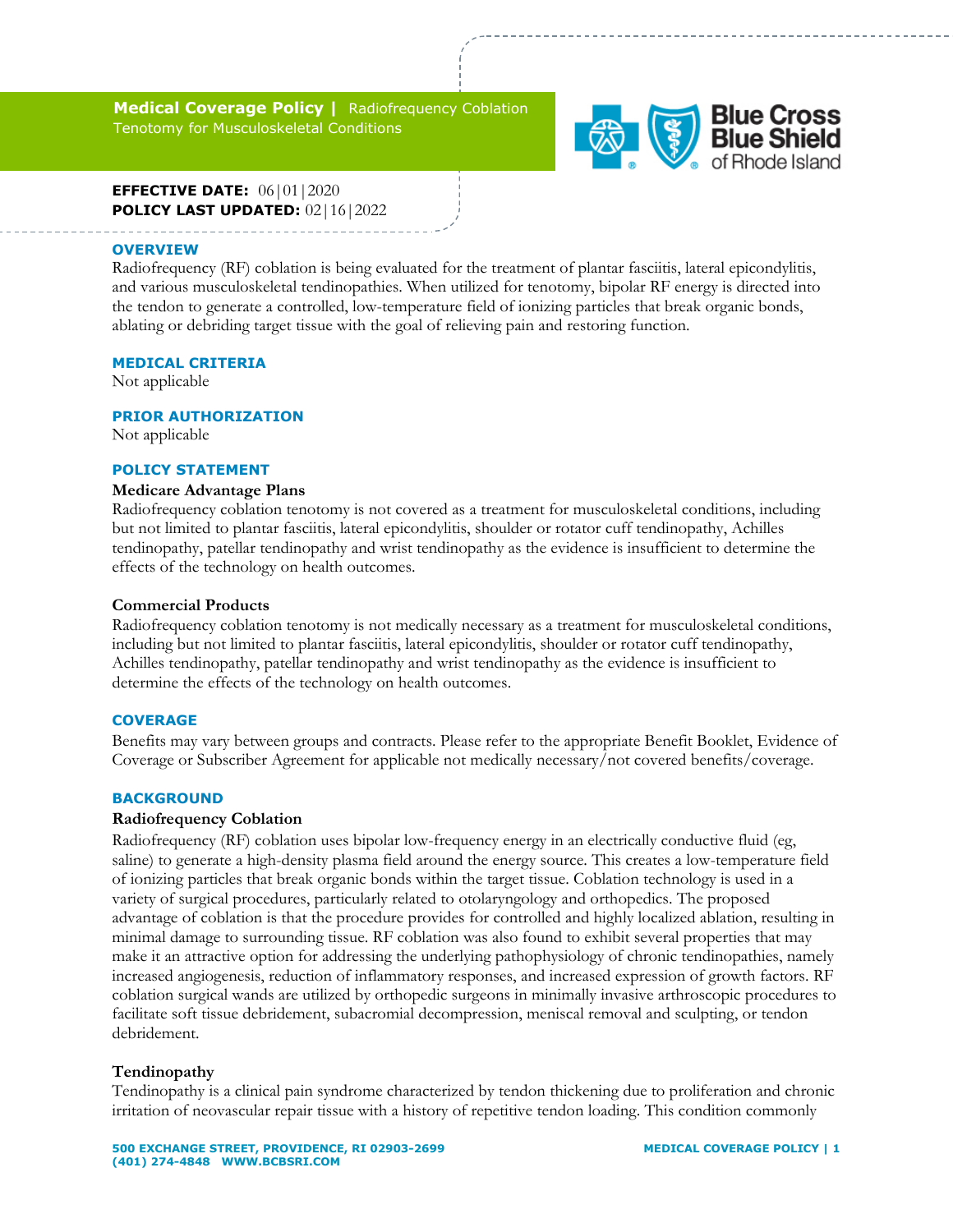results from overuse and has a high incidence rate in athletes and laborers. Clinical history should clarify predisposing training or activity and assess the level of functioning. Biomechanical abnormalities during activity should be identified and corrected. Standard treatment may, therefore, consist of biomechanical modification, activity modification, physical therapy (eg, heavy load resistance training), and nonsteroidal antiinflammatory medication. For chronic tendinopathies, glucocorticoids should only be used in select cases (eg, rotator cuff tendinopathy). Surgical consultation following months of a well-designed physical therapy program with adjunct medical treatments can be considered if there is no improvement in pain or function. Validated and reliable functional assessment scores should be utilized by the clinician to grade symptoms and assess patient function. Examples of suitable scales include the Victoria Institute of Sport Assessment for Achilles tendinopathy. Surgical approaches may involve incisions to the paratendon and removal of adhesions and degenerate tissue. Longitudinal incisions may be made in the tendon to promote a repair response. This latter strategy has also been delivered via minimally invasive arthroscopic approaches. These approaches may also address the debridement of the neovascular supply to the tendon surface. Collectively, a prolonged recovery duration to accommodate tendon healing may be required with these interventions.

# **Plantar Fasciitis**

Plantar fasciitis is a musculoskeletal condition characterized by pain in the plantar region of the foot that worsens upon initiation of walking and with local point tenderness elicited during a clinical examination. Radiographic and ultrasonographic studies are not typically indicated for primary diagnosis but may be useful in ruling out alternative causes and visualizing the thickening of the plantar fascia. Initial standard therapy may consist of stretching exercises, orthotics, activity and lifestyle modification, nonsteroidal antiinflammatory drugs, splints or casts, and glucocorticoid injections. The vast majority of patients improve without surgery. Surgery is generally considered a last line of therapy and is reserved for individuals who do not respond to at least 6 to 12 months of initial, nonsurgical therapy. Surgical approaches include variations of open or endoscopic, partial or complete, plantar fascia release which may or may not include calcaneal spur resection, excision of abnormal tissue, and nerve decompression. The use of RF microtenotomy during open or percutaneous surgery has been explored alone or in combination with plantar fasciotomy.

Plantar fasciitis is one of the most common causes of foot and heel pain in adults. It is estimated to be responsible for approximately one million patient medical visits per year in the U.S. The peak incidence of the condition in the general population occurs between ages 40 and 60. There is a higher incidence rate among runners with a younger age of onset. The etiology of plantar fasciitis is poorly understood and may be multifactorial in nature. Contributing risk factors may include obesity, prolonged standing or activity, flat feet, and reduced ankle dorsiflexion. Plantar fasciitis has been reported in association with fluoride use for the treatment of osteoporosis. Differential sources of foot and heel pain may include Achilles tendinopathy, stress fractures due to osteoporosis, rheumatoid arthritis, peripheral neuropathies associated with diabetes, extrinsic factors (eg, inappropriate footwear), aging, and structural disorders.

### **Lateral Epicondylitis**

Lateral epicondylitis, also known as tennis elbow, represents chronic tendinosis of the myotendinous group of the lateral epicondyle characterized by pain and disability. The incidence in the general population may approach 1 to 3 percent. Risk factors include smoking, obesity, forceful activity, and repetitive activity for at least two hours daily. Lateral epicondylitis is characterized by injury to the extensor carpi radialis brevis or extensor digitorum communis muscles. The condition is diagnosed through findings of localized tenderness and pain with clinical examination. Initial conservative management includes modification of activity and biomechanics, counterforce bracing or splinting, nonsteroidal anti-inflammatory drugs, and physical therapy. Surgical referral is typically reserved for patients with severe symptoms that do not improve despite compliance with an appropriately designed physical therapy program for at least six months.

# **Regulatory Status**

In 2014,the TOPAZ® EZ Microdebrider Coblation® Wand with Integrated Finger Switch, an electrosurgical cutting and coagulation device (ArthroCare Corporation, K140521), was cleared for marketing by the U.S.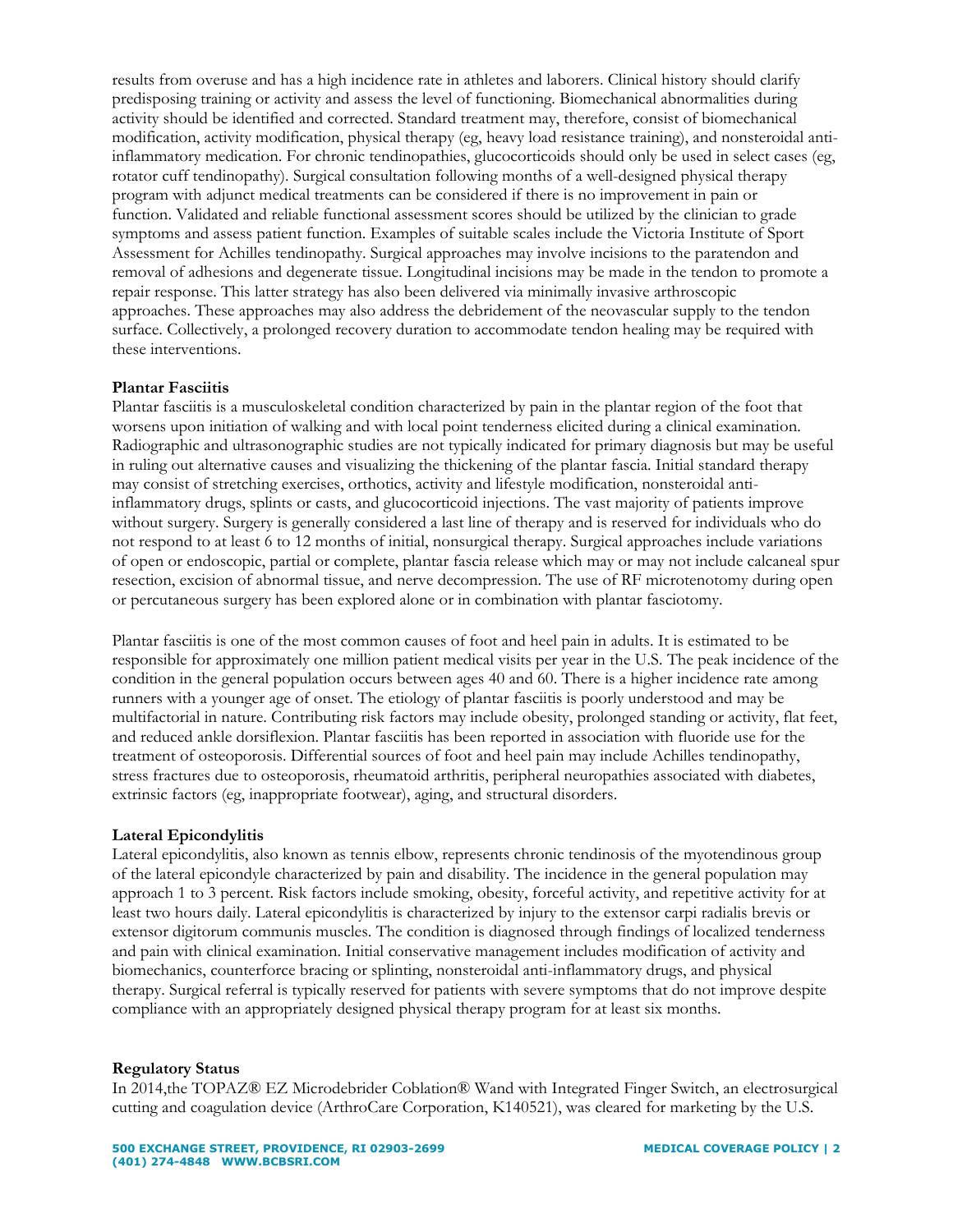Food and Drug Administration through the 510(k) process, on the basis of an earlier predicate device (ArthroCare Topaz Wand, K080282, 2008). The surgical wands are indicated for debridement, resection, ablation, and coagulation of soft tissue and hemostasis of blood vessels in arthroscopic and orthopedic procedures, including fasciotomy, synovectomy, tenotomy, and capsulotomy of the foot and tenotomy of the knee, wrist, elbow, ankle, shoulder, and rotator cuff.

For individuals with plantar fasciitis who receive RF coblation tenotomy, the evidence includes nonrandomized, comparative cohort studies and case series. The relevant outcomes are symptoms, functional outcomes, quality of life (QOL), medication use, and treatment-related morbidity. The trials reported improved pain and functional scores over 3-12 months, with improved outcomes with open versus percutaneous approaches. However, open RF coblation microtenotomy was associated with a higher incidence of postoperative persistent pain  $(9.1\%)$  compared to endoscopic plantar fasciotomy  $(0\%)$  in one study, with a separate study reporting a complication rate of 33% when both interventions were used in combination. A higher number of postoperative pain recurrences at 6 and 12 months were also reported with open RF coblation microtenotomy compared to endoscopic plantar fasciotomy. The durability of this intervention is unknown as no studies have reported long-term outcomes beyond 12 months. Studies are limited by small sample sizes, heterogeneity in surgical technique (open, percutaneous, endoscopic), missing data and/or inappropriate exclusions, lack of randomization, unclear blinding practices for patient outcome assessments, and poor statistical reporting. The evidence is insufficient to determine the effects of the technology on health outcomes.

For individuals with lateral epicondylitis who receive RF coblation tenotomy, the evidence includes small randomized controlled trials (RCTs). The relevant outcomes are symptoms, functional outcomes, QOL, medication use, and treatment-related morbidity. The trials compared RF microtenotomy to open or arthroscopic elbow release surgery. Clinically meaningful improvements in pain and functional scores were noted for all treatment arms, with no significant differences between groups through one to seven years of follow-up. For disability assessments in one study, open release surgery met the threshold for a clinically meaningful improvement over RF microtenotomy at one year, though this mean difference was not statistically significant. Studies were generally underpowered or demonstrated inconsistent delivery and unclear blinding of outcome assessments and inappropriate handling of missing or crossover data. No studies featuring RF coblation tenotomy for the treatment of wrist tendinopathy were identified. The evidence is insufficient to determine the effects of the technology on health outcomes.

For individuals with Achilles tendinopathy who receive RF coblation tenotomy, the evidence includes a small, single-blinded RCT. The relevant outcomes are symptoms, functional outcomes, QOL, medication use, and treatment-related morbidity. The trial did not demonstrate an added benefit for RF microdebridement compared to surgical decompression. Pain and functional outcomes improved in both groups but were not statistically different at a six-month follow-up. The study was limited by a control group that showed significantly less severe symptom scores at baseline that did not fully meet the two-point threshold for a clinically meaningful difference in pain score reduction. Larger, adequately controlled studies with longer follow-up durations are lacking. The evidence is insufficient to determine the effects of the technology on health outcomes.

For individuals with shoulder or rotator cuff tendinopathy who receive RF coblation tenotomy, the evidence includes small RCTs. The relevant outcomes are symptoms, functional outcomes, QOL, medication use, and treatment-related morbidity. Trials did not demonstrate an added benefit for RF microdebridement compared to arthroscopic subacromial decompression surgery. Pain and functional outcomes improved in both groups but were not statistically different through one to two years follow-up. Neither study prespecified a clinically meaningful difference in outcome measures nor were harms assessed throughout their course. The loss to follow-up in 1 study was 18.7%. The evidence is insufficient to determine the effects of the technology on health outcomes.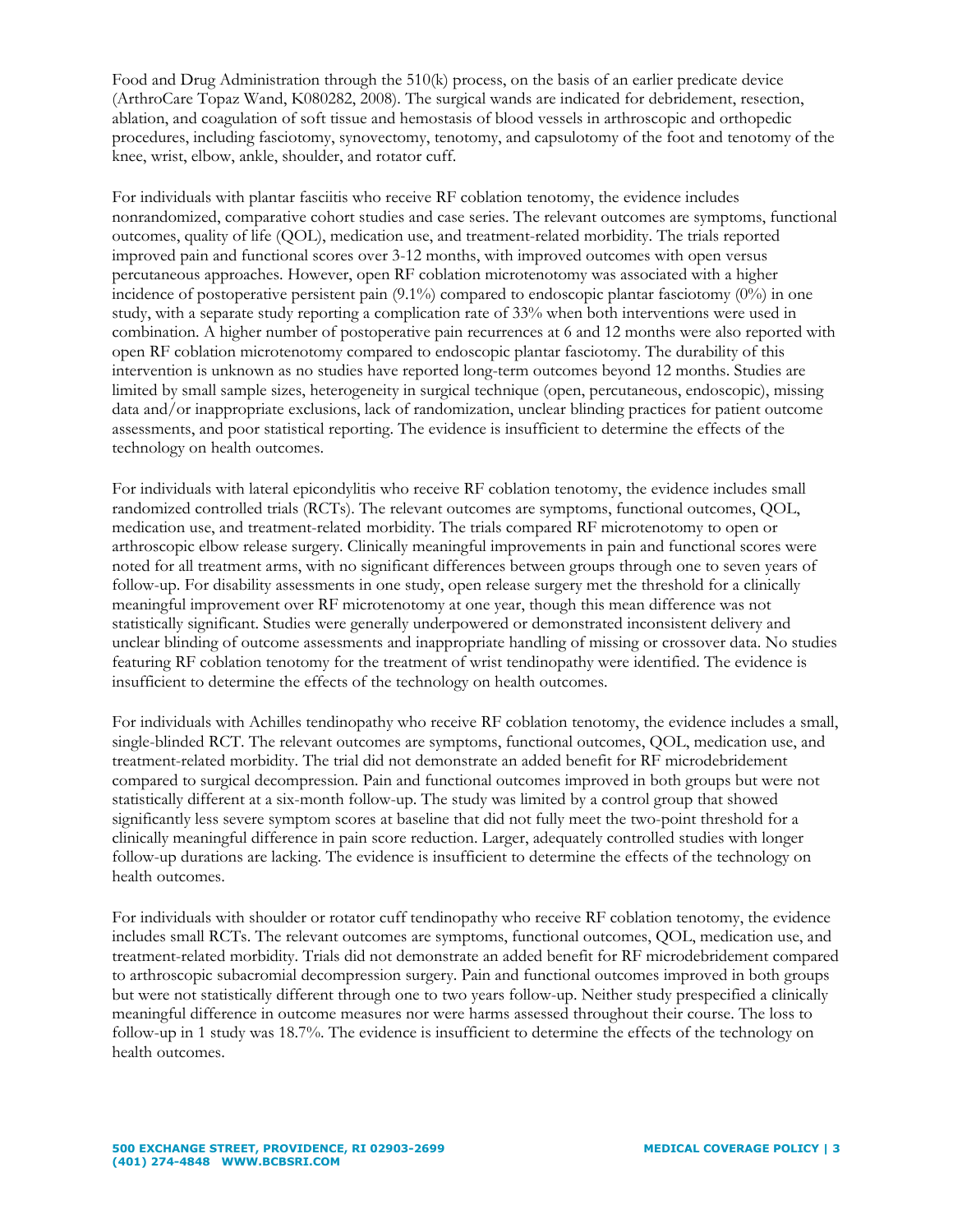For individuals with patellar tendinopathy who receive radiofrequency coblation tenotomy, the evidence includes one small RCT. The relevant outcomes are symptoms, functional outcomes, QOL, medication use, and treatment-related morbidity. The trial did not demonstrate an added benefit for RF microdebridement compared to mechanical debridement in patients with chondral lesions and patellar tendinopathy. The study lacked reporting with validated pain measures over time and reported a higher incidence of crepitus in patients undergoing RF microdebridement. Furthermore, the study only enrolled female participants, limiting the broader applicability of these findings. Larger studies with validated pain and functional outcome measures are required to adequately assess the technology. The evidence is insufficient to determine the effects of the technology on health outcomes.

# **CODING**

# **Medicare Advantage Plans and Commercial Products**

There is not a specific code for this service. Claims must be filed with an unlisted CPT code.

# **RELATED POLICIES**

Unlisted Procedures

### **PUBLISHED**

Provider Update, April 2022 Provider Update, March 2021 Provider Update, April 2020

### **REFERENCES:**

1. Tay KS, Ng YC, Singh IR et al. Open technique is more effective than percutaneous technique for TOPAZ radiofrequency coblation for plantar fasciitis.. Foot Ankle Surg, 2012 Oct 25;18(4). PMID 23093126

2. Davenport TE, Kulig K, Matharu Y et al. The EdUReP model for nonsurgical management of tendinopathy.. Phys Ther, 2005 Sep 27;85(10). PMID 16180958

3. Robinson JM, Cook JL, Purdam C et al. The VISA-A questionnaire: a valid and reliable index of the clinical severity of Achilles tendinopathy.. Br J Sports Med, 2001 Oct 2;35(5). PMID 11579069

4. Lohrer H, David S, Nauck T. Surgical treatment for achilles tendinopathy - a systematic review.. BMC Musculoskelet Disord, 2016 May 12;17:207. PMID 27165287

5. Nirschl RP, Pettrone FA. Tennis elbow. The surgical treatment of lateral epicondylitis.. J Bone Joint Surg Am, 1979 Sep 1;61(6A). PMID 479229

6. Chou AC, Ng SY, Su DH et al. Radiofrequency microtenotomy is as effective as plantar fasciotomy in the treatment of recalcitrant plantar fasciitis.. Foot Ankle Surg, 2016 Nov 5;22(4). PMID 27810027

7. Riddle DL, Schappert SM. Volume of ambulatory care visits and patterns of care for patients diagnosed with plantar fasciitis: a national study of medical doctors.. Foot Ankle Int, 2004 May 12;25(5). PMID 15134610

8. Riddle DL, Pulisic M, Pidcoe P et al. Risk factors for Plantar fasciitis: a matched case-control study.. J Bone Joint Surg Am, 2003 May 3;85(5). PMID 12728038

9. Rano JA, Fallat LM, Savoy-Moore RT. Correlation of heel pain with body mass index and other characteristics of heel pain.. J Foot Ankle Surg, 2002 Jan 5;40(6). PMID 11777230

10. Riggs BL, Hodgson SF, Hoffman DL et al. Treatment of primary osteoporosis with fluoride and calcium. Clinical tolerance and fracture occurrence.. JAMA, 1980 Feb 1;243(5). PMID 7351765

11. Shiri R, Viikari-Juntura E, Varonen H et al. Prevalence and determinants of lateral and medial epicondylitis: a population study.. Am. J. Epidemiol., 2006 Sep 14;164(11). PMID 16968862

12. Struijs PA, Kerkhoffs GM, Assendelft WJ et al. Conservative treatment of lateral epicondylitis: brace versus physical therapy or a combination of both-a randomized clinical trial.. Am J Sports Med, 2004 Feb 24;32(2). PMID 14977675

13. Hamlin K, Munro C, Barker SL et al. Open release versus radiofrequency microtenotomy in the treatment of lateral epicondylitis: a prospective randomized controlled trial.. Shoulder Elbow, 2017 Dec 26;10(1). PMID 29276537